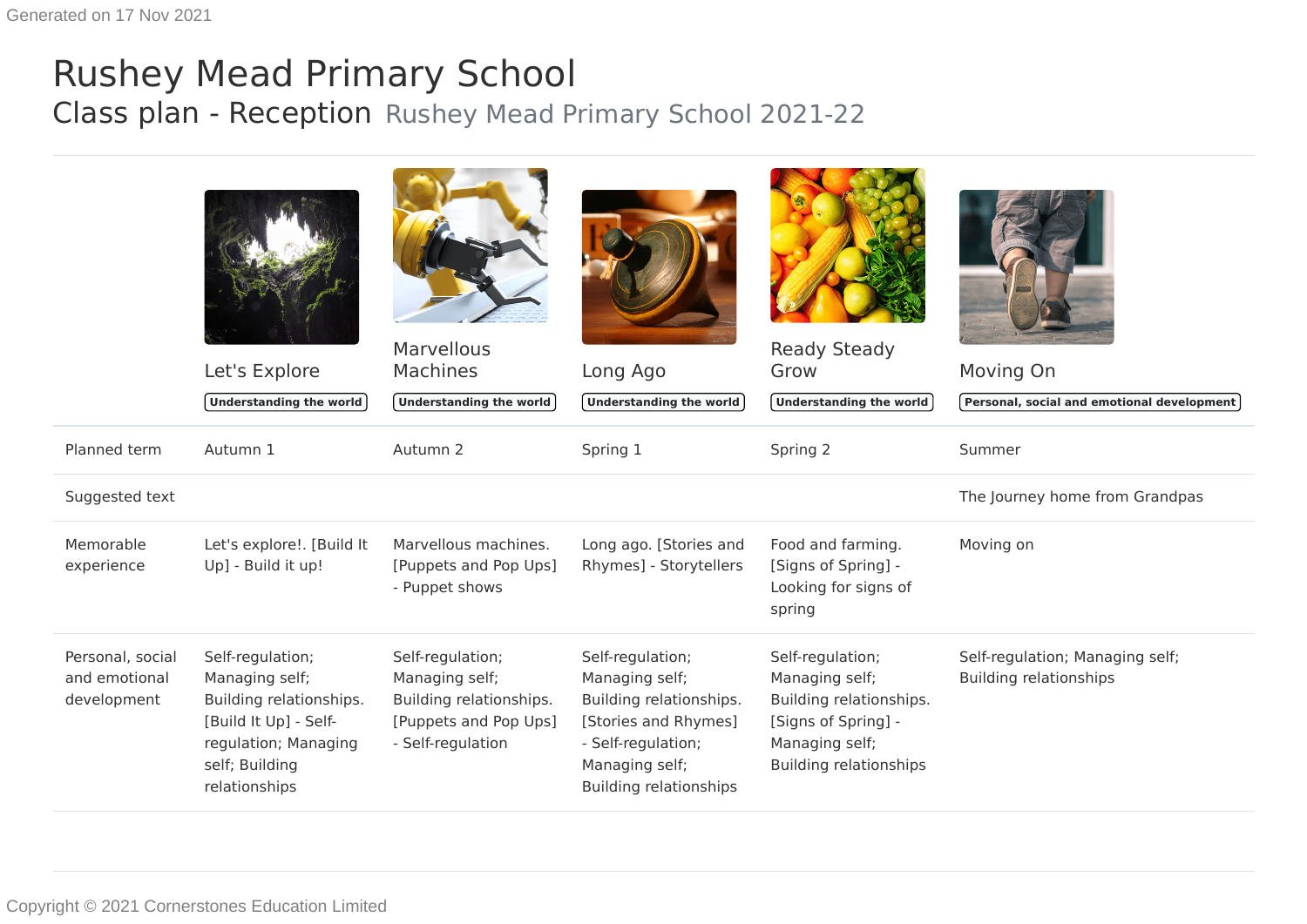| Communication<br>and language | Listening, attention<br>and understanding;<br>Speaking. [Build It Up]<br>- Listening, attention<br>and understanding;<br>Speaking                                                                            | Listening, attention<br>and understanding;<br>Speaking. [Puppets<br>and Pop Ups] -<br>Listening, attention<br>and understanding;<br>Speaking                                                               | Listening, attention<br>and understanding;<br>Speaking. [Stories and<br>Rhymes] - Listening,<br>attention and<br>understanding;<br>Speaking | Listening, attention<br>and understanding;<br>Speaking. [Signs of<br>Spring] - Listening,<br>attention and<br>understanding;<br>Speaking | Listening, attention and<br>understanding; Speaking                                                                                                                          |
|-------------------------------|--------------------------------------------------------------------------------------------------------------------------------------------------------------------------------------------------------------|------------------------------------------------------------------------------------------------------------------------------------------------------------------------------------------------------------|---------------------------------------------------------------------------------------------------------------------------------------------|------------------------------------------------------------------------------------------------------------------------------------------|------------------------------------------------------------------------------------------------------------------------------------------------------------------------------|
| Physical<br>development       | Gross motor skills;<br>Fine motor skills.<br>[Build It Up] - Gross<br>motor skills; Fine<br>motor skills                                                                                                     | Gross motor skills;<br>Fine motor skills.<br>[Puppets and Pop Ups]<br>- Fine motor skills                                                                                                                  | Gross motor skills;<br>Fine motor skills.<br>[Stories and Rhymes]<br>- Gross motor skills;<br>Fine motor skills                             | Gross motor skills;<br>Fine motor skills.<br>[Signs of Spring] -<br>Gross motor skills;<br>Fine motor skills                             | Gross motor skills; Fine motor skills                                                                                                                                        |
| English                       | Use vocabulary in<br>speech that is<br>increasingly<br>influenced by their<br>experience of books.<br>Give meaning to<br>marks they make as<br>they draw, write and<br>paint. Is able to write<br>own name.  | Hear and say the<br>initial sound in words.<br>Link sounds to letters,<br>naming and sounding<br>letters of the<br>alphabet. Use some<br>clearly identifiable<br>letters to<br>communicate<br>meaning.     |                                                                                                                                             |                                                                                                                                          | Link sounds and letters, naming and<br>sounding the letters of the alphabet.<br>Segment sounds in words and blend<br>them together.                                          |
| Mathematics                   | Recognise numerals<br>1-5. Count up to 3 or<br>4 objects by saying 1<br>number name for<br>each item. Select the<br>correct numeral to<br>represent 1-5. Select<br>the correct numeral to<br>represent 1-10. | Count actions or<br>objects which cannot<br>be moved. Count<br>objects to 10 and<br>beyond. Count out up<br>to 6 objects from a<br>larger group. Count an<br>irregular arrangement<br>of up to 10 objects. | Number; Numerical<br>patterns. [Stories and<br>Rhymes] - Number;<br>Numerical patterns                                                      | Number; Numerical<br>patterns. [Signs of<br>Spring] - Number                                                                             | Estimate how many objects can be<br>seen and check by counting. Find a<br>total number of objects by counting all<br>of them. Finds one more or less than a<br>given number. |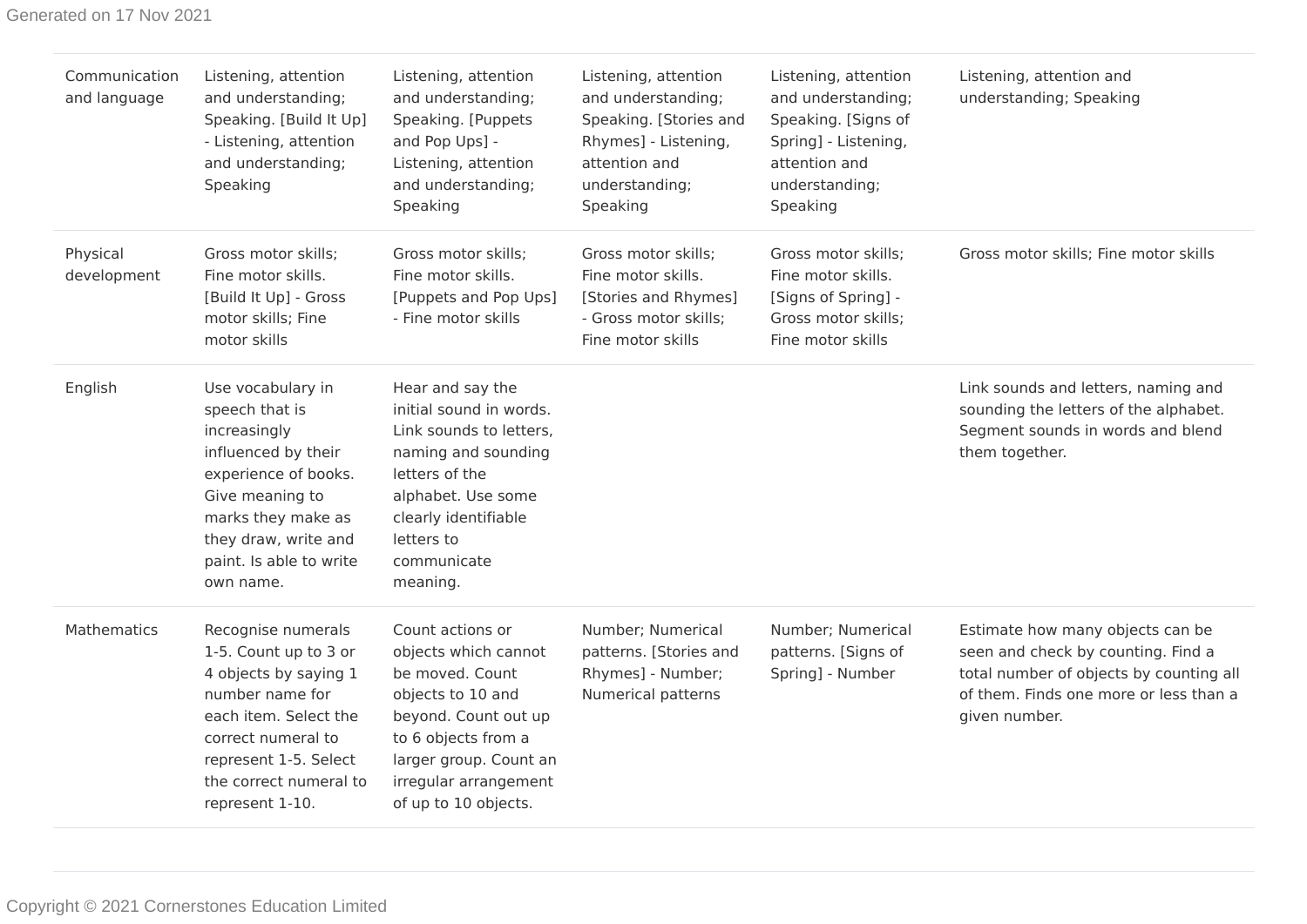| Understanding<br>the world    | Past and present;<br>People culture and<br>communities; The<br>natural world. [Build It<br>Up] - Breadth:<br>Materials                                    | Past and present; The<br>natural world.<br>[Puppets and Pop Ups]<br>- Past and present;<br>People culture and<br>communities                                         | Past and present;<br>People, culture and<br>communities; The<br>natural world                                                                                       | Past and present;<br>People, culture and<br>communities; The<br>natural world. [Signs<br>of Spring] - People,<br>culture and<br>communities; The<br>natural world | Past and present; The natural world                          |
|-------------------------------|-----------------------------------------------------------------------------------------------------------------------------------------------------------|----------------------------------------------------------------------------------------------------------------------------------------------------------------------|---------------------------------------------------------------------------------------------------------------------------------------------------------------------|-------------------------------------------------------------------------------------------------------------------------------------------------------------------|--------------------------------------------------------------|
| Expressive arts<br>and design | Creating with<br>materials; Being<br>imaginative and<br>expressive. [Build It<br>Up] - Creating with<br>materials; Being<br>imaginative and<br>expressive | Creating with<br>materials; Being<br>imaginative and<br>expressive. [Puppets<br>and Pop Ups] -<br>Creating with<br>materials; Being<br>imaginative and<br>expressive | Creating with<br>materials; Being<br>imaginative and<br>expressive. [Stories<br>and Rhymes] -<br>Creating with<br>materials; Being<br>imaginative and<br>expressive | Creating with<br>materials; Being<br>imaginative and<br>expressive. [Signs of<br>Spring] - Creating with<br>materials; Being<br>imaginative and<br>expressive     | Creating with materials; Being<br>imaginative and expressive |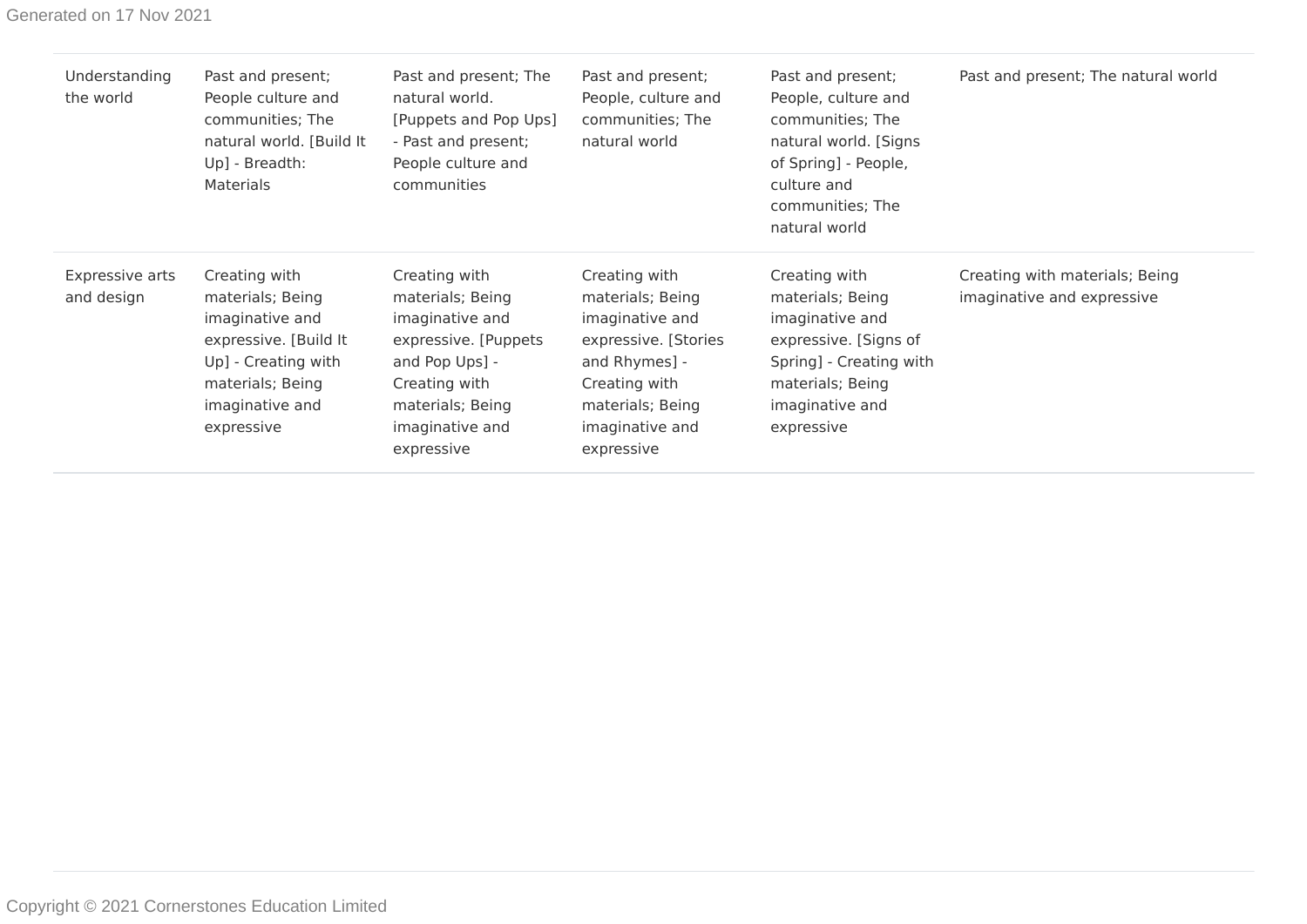Music This unit has a crosscurricular, topic-based focus and a musical learning focus that will engage children in activities related to the developmental events taking place in their changing lives. Charanga ME! Lear n to sing nursery rhymes and action songs: Musical learning focus Listening and responding to different styles of music Embedding foundations of the inter related dimensions of music Learning to sing or sing along with nursery rhymes and action songs Improvising leading to playing classroom instruments Shar e and perform the learning that has taken place

This unit has a crosscurricular, topic-based focus and a musical learning focus that will engage children in activities related to the developmental events taking place in their changing lives. Charanga My Stories Learn to sing nursery rhymes and action songs: Musical learning focus Listening and responding to different styles of music Embedding foundations of the inter related dimensions of music Learning to sing or sing along with nursery rhymes and action songs Improvising leading to playing classroom instruments Shar e and perform the learning that has taken place

Charanga Everyone! Overview Rectangular-KS1Units 0011 Everyone Learn to sing nursery rhymes and action songs: Musical learning focus Listening and responding to different styles of music Embedding foundations of the inter related dimensions of music Learning to sing or sing along with nursery rhymes and action songs Improvising leading to playing classroom instruments Singing and learning to play instruments within a song Share and perform the learning that has taken place